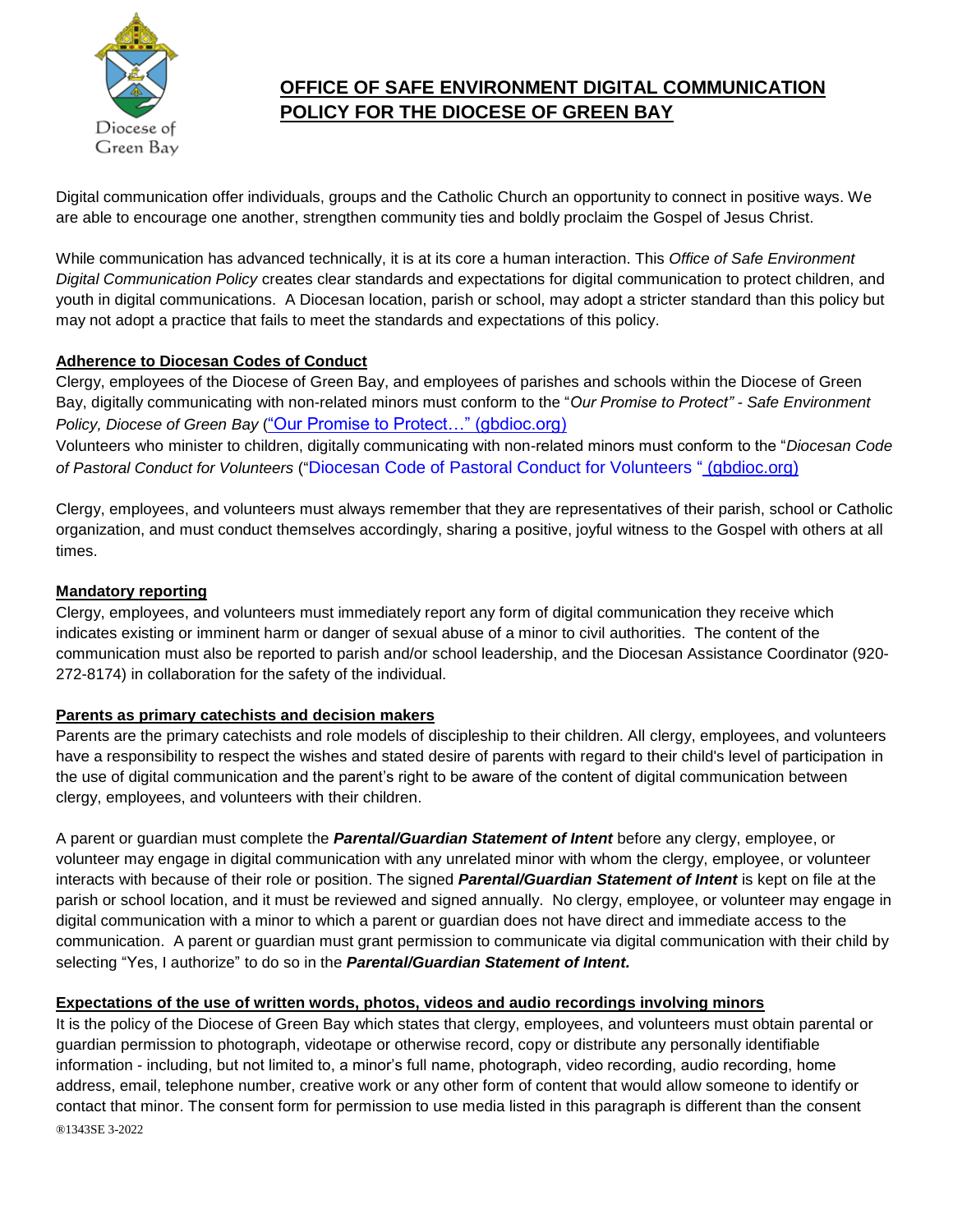form found in this policy. A sample Media Release Form, able to be customized for individual parishes or schools can be found at [www.gbdioc.org/MediaRelease](http://www.gbdioc.org/MediaRelease)

### **A standard of transparency**

Clergy, employees, and volunteers are always witnesses and disciples of Jesus Christ. Therefore, complete transparency is imperative and necessary regarding the use of digital communication with unrelated minors.

All clergy, employees, and volunteers must agree all digital communication between themselves and any unrelated minor is open to review, and each parish, school or organization must retain consent for this digital communication on their premises. This consent is included as part of the Consent and Release form for this Policy. Clergy, employees, and volunteers must refrain from using any digital communication where a record or archive of the digital communication cannot be obtained.

When using digital communication, clergy, employees, and volunteers must be identified by their common name or photo. Aliases are not to be used. It is expected of clergy, employees, and volunteers that an email account connected to the parish, school, or diocese must be used for all email communication with unrelated minors.

When using digital communication clergy, employees, and volunteers must respect boundaries and must communicate using appropriate language. The TWO PLUS ONE rule must be applied whereby there is always two background checked and safe environment trained adults included in digital communication with an unrelated minor.

Parents or guardians have the right to be made aware of and to request to review digital communication between their child and clergy, employees and volunteers. In exceptional situations when a parent or guardian is not made aware of the content of digital communication, clergy, employees and volunteers must share that digital communication with their Supervisor or another safe environment compliant adult if the Supervisor is unavailable. It is up to the individual parish, school or organization to determine the form and standards in which requested digital communication is made available to individuals and how it is retained.

#### **Accountability**

For the protection of all individuals, clergy, employees, and volunteers must follow a *TWO PLUS ONE* rule for digital communication when communicating with unrelated minors. The TWO PLUS ONE rule states that whenever clergy, an employee, or a volunteer engages in digital communication with an unrelated minor, clergy, employees, and volunteers must include another safe environment trained and background-checked adult into the digital communication. This rule fosters safe environments by providing transparency, accountability and a second, safe environment compliant adult presence when digital communication takes place.

Any parish, school or organization that creates a parish or school page, social media or other digital presence is required to designate at least one *paid staff member* to maintain administrator-level privileges to each digital communications outlet. The staff member should be able to access and retrieve a record of digital communication between staff/volunteers and minor individuals at will if requested by parents, law enforcement or other legitimate authorities.

#### **Questions**

Any questions about this policy may be directed to the Office of Safe Environment at 920-272-8174.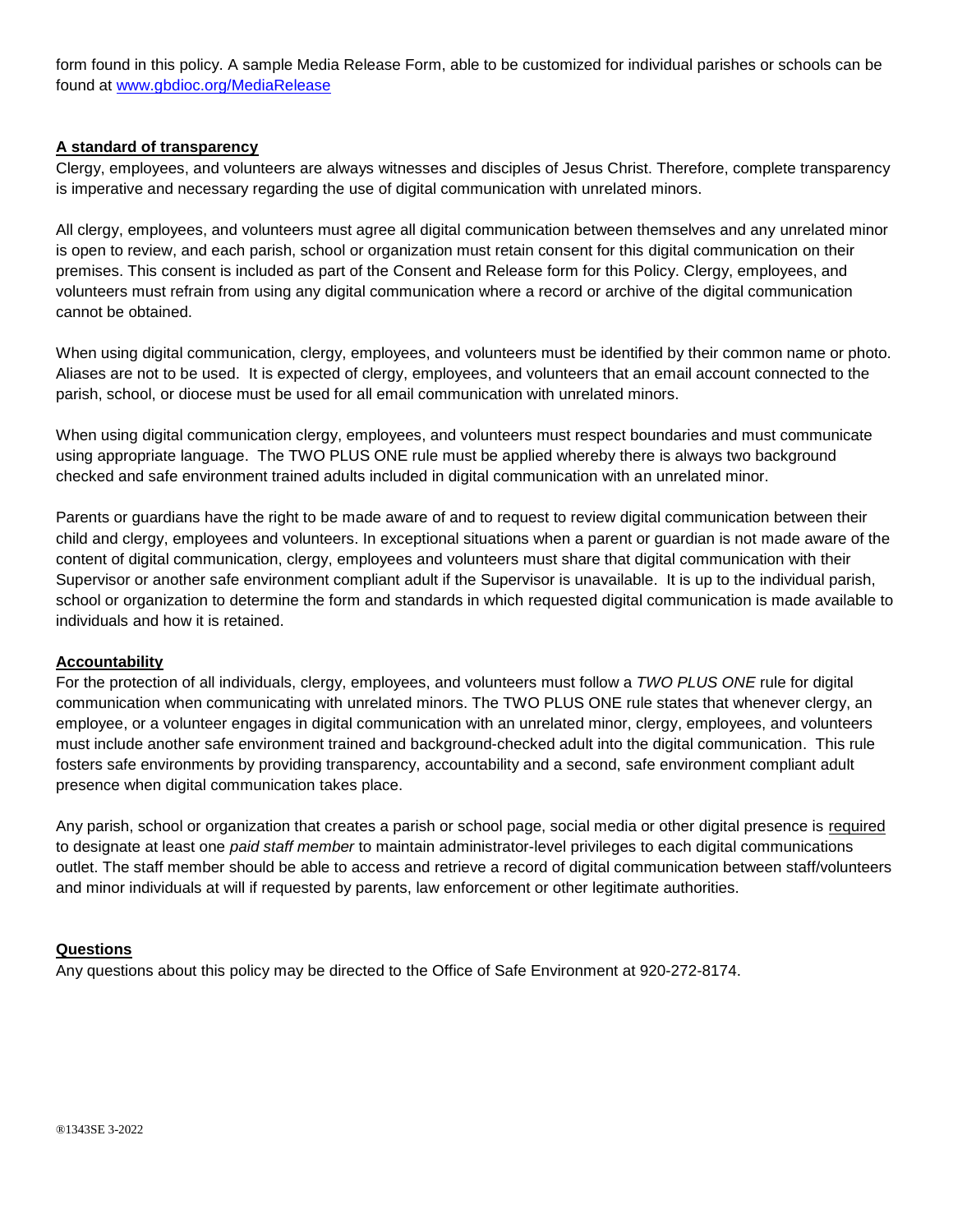#### **Parental/Guardian Statement of Intent for the use of Digital Communications**

## **CONSENT AND RELEASE FORM FOR DIGITAL COMMUNICATION INVOLVING MINORS**

I am the parent or legal guardian of **Example 20** is a set of the **(INSERT full name of minor).** 

 $\mathbf{r}$ 

I have been made aware of the Office of Safe Environment Digital Communication Policy for the Diocese of Green Bay regarding the use of digital communication by clergy, employees, and volunteers when communicating with an unrelated minor.

| Permission for clergy, employees, and volunteers to communicate using digital communication with<br>your minor child |                                                                                                                             |  |
|----------------------------------------------------------------------------------------------------------------------|-----------------------------------------------------------------------------------------------------------------------------|--|
| Yes, I authorize                                                                                                     | communication with my minor child using digital communication, in<br>accordance with the Office of Safe Environment Digital |  |
|                                                                                                                      | Communication Policy for the Diocese of Green Bay by clergy,<br>employees, and volunteers of                                |  |

If I choose to rescind my consent to the Authorization, I agree that I will inform the appropriate responsible party of the Parish and/or School in writing and that my rescission will not take effect until it is received by the Parish and/or School. I understand however that it may not be possible to recall any digital communication that has occurred prior to receipt of my written rescission.

\_\_\_\_\_ **No \_\_\_\_\_\_\_\_\_\_\_\_\_\_\_\_\_\_\_\_\_\_\_\_\_\_\_(INSERT parish or school name)** , I do not authorize…

I have read this Consent and Release form and have had the opportunity to review its terms. By signing below I acknowledge that I understand the Office of Safe Environment Digital Communication Policy and the knowledge of its significance.

| _Date:____________________ |
|----------------------------|